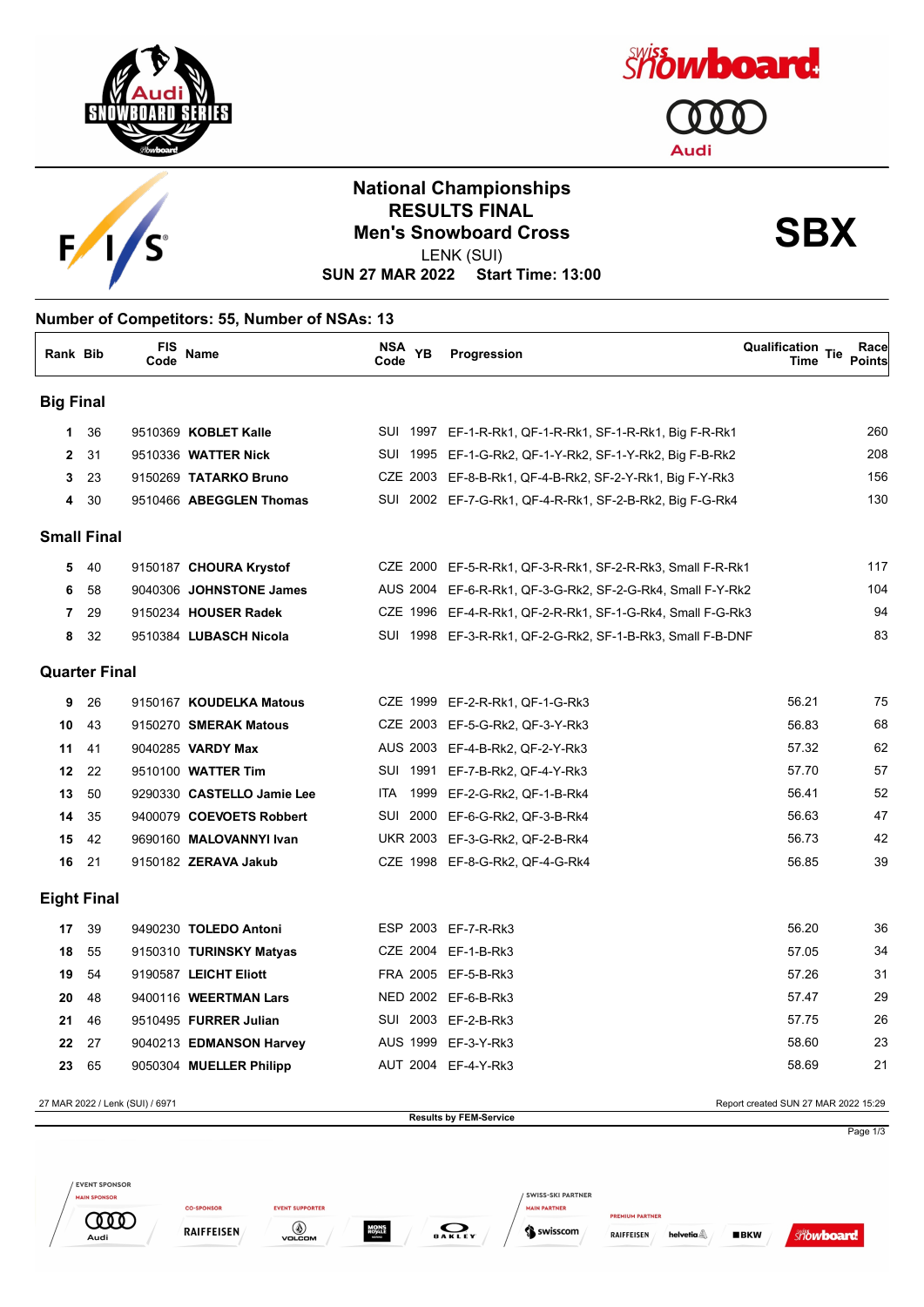



## **National Championships RESULTS FINAL<br>Men's Snowboard Cross**<br> **SBX**

*Showboard* 

Т

**Audi** 

LENK (SUI)

**SUN 27 MAR 2022 Start Time: 13:00**

| Rank Bib   |               | FIS<br>Code | Name                                 | NSA<br><b>YB</b><br>Code | Progression         | Qualification Tie<br><b>Time</b> | Race<br><b>Points</b> |
|------------|---------------|-------------|--------------------------------------|--------------------------|---------------------|----------------------------------|-----------------------|
| 24         | 49            |             | 9150334 TROJAN Vojtech               |                          | CZE 2005 EF-8-Y-Rk3 | 59.01                            | 18                    |
| 25         | 28            |             | 9220109 NIGHTINGALE Huw              | GBR 2001                 | EF-8-R-Rk4          | 55.55                            | 16                    |
| 26         | 33            |             | 9490223 RIBERA Bernat                |                          | ESP 2000 EF-4-G-DNF | 56.80                            | 13                    |
| 27         | 34            |             | 9510460 STAEHLI Mischa               |                          | SUI 2002 EF-3-B-Rk4 | 57.38                            | 12                    |
| 28         | 56            |             | 9190591 LEPAGNOL Loris               |                          | FRA 2005 EF-2-Y-Rk4 | 57.83                            | 10                    |
| 29         | 25            |             | 9400118 STAM Daan                    |                          | NED 2005 EF-7-Y-Rk4 | 58.02                            | g                     |
| 30         | 73            |             | 9190603 LAPERRIERE Terence           |                          | FRA 2006 EF-6-Y-Rk4 | 58.58                            | 8                     |
| 31         | 38            |             | 9040289 JONES Angus                  |                          | AUS 2003 EF-5-Y-Rk4 | 58.93                            | 7                     |
| 32         | 47            |             | 9050298 BACHMANN Benjamin            |                          | AUT 2003 EF-1-Y-Rk4 | 59.08                            | 7                     |
|            | Qualification |             |                                      |                          |                     |                                  |                       |
| 33         | 44            |             | 9030117 PARDO Facundo                | ARG 2003                 |                     | 59.30                            | Е                     |
| 34         | 62            |             | 9190547 VUILLERMET Hugo              | FRA 2005                 |                     | 59.36                            | Е                     |
| 35         | 66            |             | 9050306 WALTER Luca                  | <b>AUT 2004</b>          |                     | 59.53                            |                       |
| 36         | 51            |             | 9190596 KING Nils                    | FRA 2006                 |                     | 59.59                            |                       |
| 37         | 52            |             | 9510514 RUPF Tyler                   | SUI 2005                 |                     | 59.64                            |                       |
| 38         | 63            |             | 9510457 MUELLER Noel                 | SUI 2002                 |                     | 59.85                            |                       |
| 39         | 64            |             | 9510515 MAIER Simon                  | SUI 2005                 |                     | 1:00.20                          |                       |
| 40         | 57            |             | 9510467 BUNTSCHU Leandro             | SUI 2002                 |                     | 1:00.32                          |                       |
| 41         | 67            |             | 9190602 JACQUEMOT Jules              | FRA 2006                 |                     | 1:00.58                          |                       |
| 42         | 71            |             | 9190598 BLANCHARD Pablo              | FRA 2006                 |                     | 1:00.79                          |                       |
| 43         | 69            |             | 9510540 KOCHERHANS Noah              | SUI 2006                 |                     | 1:01.18                          |                       |
| 44         | 68            |             | 9690164 KOLOSNICHENKO Maksym         | <b>UKR 2003</b>          |                     | 1:01.20                          |                       |
| 45         | 45            |             | 1950006 CHAVEZ GARCIA Victor-Segundo | <b>PER 1988</b>          |                     | 1:01.52                          |                       |
| 46         | 24            |             | 9030118 RODRIGUEZ Joaquin            | ARG 2003                 |                     | 1:01.62                          |                       |
| 47         | 53            |             | 9190597 NIEL Benjamin                | FRA 2006                 |                     | 1:01.76                          |                       |
| 48         | 61            |             | 9510494 ZBAEREN Lian Nando           | SUI 2004                 |                     | 1:02.21                          |                       |
| 49         | 59            |             | 9690162 HULIY Nazariy                | <b>UKR 2003</b>          |                     | 1:02.33                          |                       |
| 50         | 78            |             | 9510545 ASCHILIER Jonas              | SUI 2006                 |                     | 1:03.72                          |                       |
| 51         | 76            |             | 9510547 LUEDI Etienne                | SUI 2006                 |                     | 1:06.90                          |                       |
| 52         | 37            |             | 9040212 WILSON Ethan                 | <b>AUS 1999</b>          |                     | 1:14.05                          |                       |
| <b>DNS</b> | 60            |             | 9020043 da CRUZ ANTEQUERA Mario      | AND 2003                 |                     | <b>DNS</b>                       |                       |

27 MAR 2022 / Lenk (SUI) / 6971 Report created SUN 27 MAR 2022 15:29 **Results by FEM-Service** Page 2/3EVENT SPONSOR SWISS-SKI PARTNER **MAIN SPONSOR CO-SPONSOR EVENT SUPPORTER MAIN PARTNER COOD**  $\bigcirc$ **MONS**<br>ROYALE  $\sum_{\mathbf{0} \text{ A} \text{ K} \text{ L} \text{ E} \text{Y}}$ RAIFFEISEN Swisscom **Showboard** RAIFFEISEN helvetia $\mathbb{\mathbb{A}}$  $BKN$ Audi